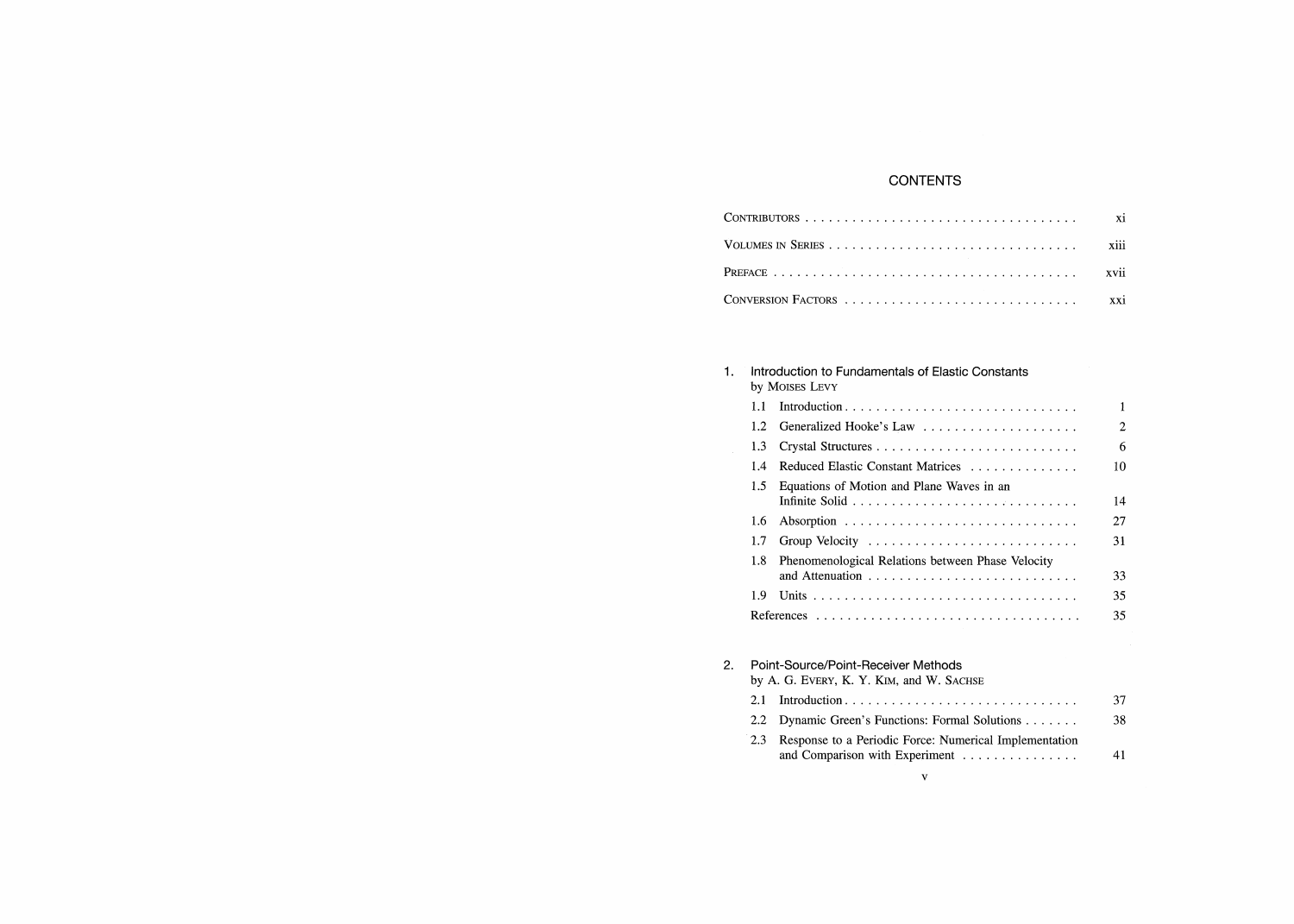#### **CONTENTS**

| 2.4 | Time Domain Response: Numerical Implementation |     |
|-----|------------------------------------------------|-----|
|     | and Comparison with Experiment                 |     |
|     | 2.5 Surface Response                           | 58. |
|     |                                                | 60. |
|     |                                                | 61. |
|     |                                                | 62. |

#### 3. Laser-Based Surface Acoustic Waves in Materials Science by ALEXEY LOMONOSOV, ANDREAS P. MAYER, and PETER HESS

| UY TELEVIST LOINONOSOV, TENDREAS I. MATER, GRU LETER TIESS |                                |       |
|------------------------------------------------------------|--------------------------------|-------|
| 3.1                                                        |                                | 65.   |
|                                                            |                                | 71    |
|                                                            | 3.3 SAWs in Anisotropic Solids | 90.   |
|                                                            |                                | 100   |
|                                                            |                                | 119   |
|                                                            |                                | -130- |

## 4. Quantitative Acoustic Microscopy

by PAVEL V. ZININ

|    | 4.1 |                                                                           | 136 |
|----|-----|---------------------------------------------------------------------------|-----|
|    | 4.2 | Basic Principles of Quantitative Acoustic Microscopy                      | 137 |
|    | 4.3 | Elastic Properties of Anisotropic Layered<br>Media by Acoustic Microscopy | 155 |
|    | 4.4 | Acoustic Microscopy of Isotropic Layered Media                            | 160 |
|    | 4.5 | Acoustic Microscopy of Anisotropic Solids                                 | 168 |
|    | 4.6 | Nonplanar Surfaces                                                        | 176 |
|    | 4.7 | Comparison with Other Techniques                                          | 179 |
|    |     |                                                                           | 180 |
|    |     |                                                                           |     |
| 5. |     | Resonant Ultrasound Spectroscopy (RUS)                                    |     |

| 3. Resolutive University SpecificsCODV (NOS)      |     |
|---------------------------------------------------|-----|
| by A. MIGLIORI, T. W. DARLING, J. P. BAIARDO, and |     |
| F. Freibert                                       |     |
|                                                   | 189 |

## **CONTENTS**

5.2 Motivation for the Use of Resonances to Study Elastic Moduli 189 189 5.3 Measurements 193 5.4 Computation of Resonances and Data Analysis ...... 204 5.5 Examples of Applications of RUS . . . . . . . . . . . . . . . 212 References 219

# 6. Elastic Properties and Thermodynamics

by VEERLE KEPPENS and A. MIGLIORI

|     |                                                | 221  |
|-----|------------------------------------------------|------|
| 6.2 | Vibrational Modes, Phonons, and Elastic Moduli | 221  |
| 6.3 | Phase Stability of Pu at Higher Temperatures   | 225  |
| 6.4 | Elastic Moduli and Local Modes                 | 228  |
|     |                                                | 230  |
|     |                                                | 234  |
|     |                                                | 235. |

| 7. |     | Speed of Sound as a Thermodynamic Property of Fluids<br>by DANIEL G. FRIEND |              |
|----|-----|-----------------------------------------------------------------------------|--------------|
|    | 7.1 |                                                                             | 237          |
|    | 7.2 | Wave Equation in a Fluid                                                    | 238          |
|    | 7.3 | Equations of State for Fluids                                               | $24^{\circ}$ |
|    | 7.4 |                                                                             | 254          |
|    |     |                                                                             | 264          |
|    |     | 7.6 Tables of the Speed of Sound in Important Fluids                        | 266          |
|    |     |                                                                             | 305          |
|    |     |                                                                             | 305          |

8. Noninvasive Determination of Sound Speed in Liquids by DIPEN N. SINHA and GREGORY KADUCHAK 8.1 Introduction 307 8.2 Theory 309

vi

vii